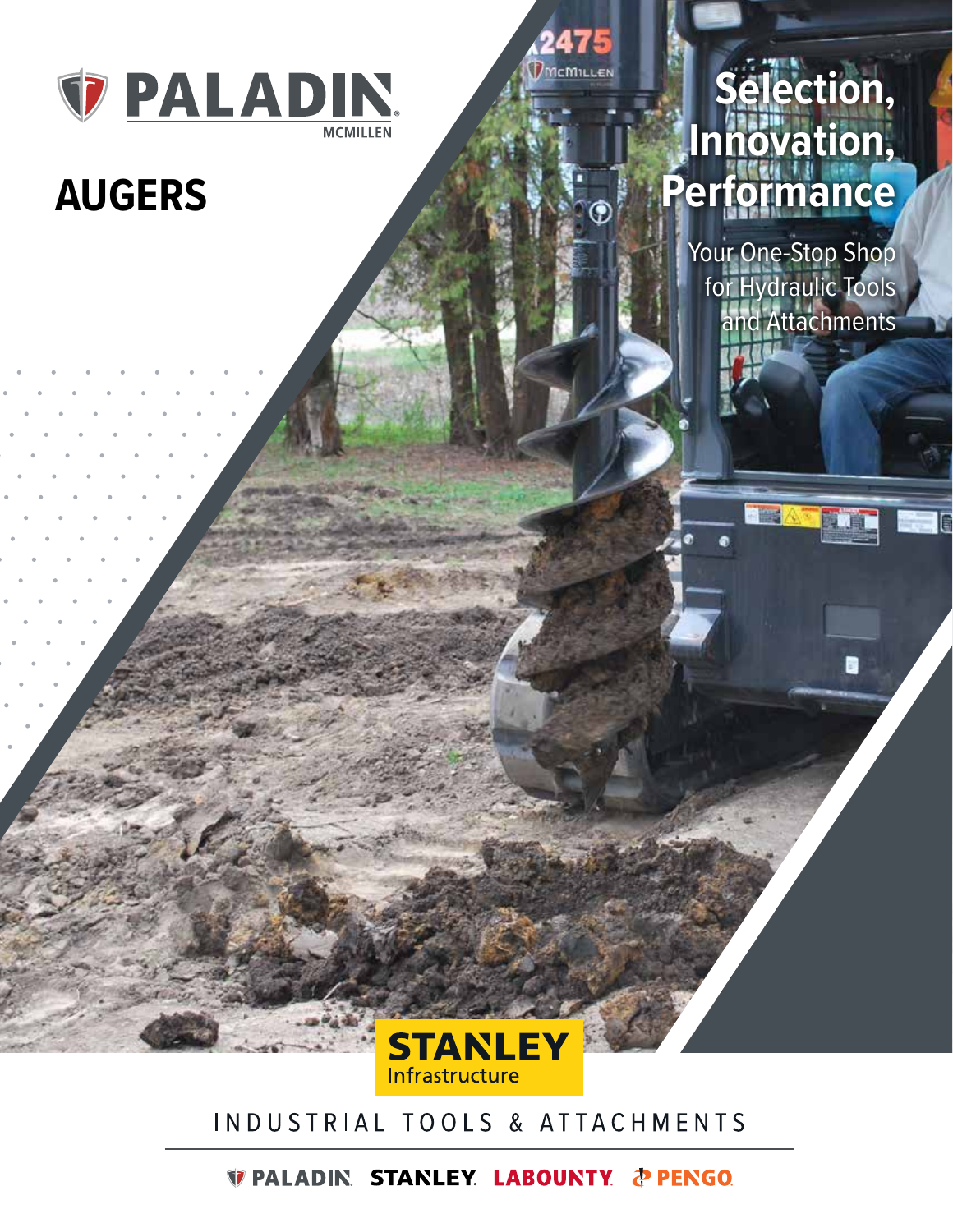- Maximum output torque 1,029 lb-ft.
	-
	-

| <b>SPECIFICATIONS</b>                      | D450        |                   | <b>SPECIFICATIONS</b>               |
|--------------------------------------------|-------------|-------------------|-------------------------------------|
| Maximum auger diameter                     | 12"         | 305 mm            | Maximum auger diam                  |
| Minimum hydraulic flow                     | 5 GPM       | 19 I PM           | Minimum hydraulic flo               |
| Maximum hydraulic flow                     | 10 GPM      | 38 I PM           | Maximum hydraulic flo               |
| Maximum Continuous<br><b>Operating PSI</b> | 3000<br>PSI | 207 bar           | Maximum Continuous<br>Operating PSI |
| Output shaft options                       | 2" round    | $51 \, \text{mm}$ | Output shaft options                |

| <b>TPUT SPEED</b> |             | <b>OUTPUT SPEED</b> |             |         |
|-------------------|-------------|---------------------|-------------|---------|
|                   | <b>FLOW</b> | <b>SPEED</b>        | <b>FLOW</b> |         |
| 5 GPM             | 19 LPM      | 65 RPM              | 8 GPM       | 30 LPM  |
| 6 GPM             | 23 I PM     | <b>78 RPM</b>       | 10 GPM      | 38 LPM  |
| 7 GPM             | 26 LPM      | 91 RPM              | 12 GPM      | 45 I PM |
| 8 GPM             | 30 LPM      | 104 RPM             | 14 GPM      | 53 LPM  |
| 9 GPM             | 34 LPM      | <b>117 RPM</b>      | 16 GPM      | 61 LPM  |
| 10 GPM            | 38 LPM      | <b>130 RPM</b>      |             |         |

|           | <b>X900 (PLANETARY)</b> |         |
|-----------|-------------------------|---------|
| eter      | 15"                     | 381 mm  |
| W         | 8 GPM                   | 23 LPM  |
| <b>DW</b> | 16 GPM                  | 57 I PM |
|           | 3000 PSI                | 207 bar |
|           | 2.9/16" round           | 65 mm   |

- 5 to 60 GPM available
- Extensions available for deeper digging
- Augers available up to 48" diameter
- Planetary reduction auger drives
- 2 speed auger drives available
- 1 to 2 year warranty, additional 1 year planetary warranty on select drives
- Fully welded flighting for added auger strength

| <b>SPECIFICATIONS</b>               | X1500 (PLANETARY) |         |  |
|-------------------------------------|-------------------|---------|--|
| Maximum auger diameter              | 30"               | 762 mm  |  |
| Minimum hydraulic flow              | 8 GPM             | 30 I PM |  |
| Maximum hydraulic flow              | 16 GPM            | 61 I PM |  |
| Maximum Continuous<br>Operating PSI | 3000 PSI          | 207 bar |  |
| Output shaft options                | 2.9/16" round     | 65 mm   |  |



- Available for mini loaders
- - 2-9/16" round output shaft
	- Dual pivot with lockout pin to
	- Single pivot
	- Maximum 3,000 PSI
	-
	-
	- 5 year warranty on planetary
- 15" maximum auger diameter
- 2 year comprehensive warranty
	-
- Available for mini loaders
- Maximum output torque 1,998 lb-ft.
- 2-9/16" round output shaft
- Dual pivot with lockout pin to single pivot
- Maximum 3,000 PS I
- 30" maximum auger diameter
- 2 year comprehensive warranty
- 5 year warranty on planetary

| <b>OUTPUT TORQUE</b> |                |               |               | <b>OUTPUT TORQUE</b> |                |                |               |
|----------------------|----------------|---------------|---------------|----------------------|----------------|----------------|---------------|
| <b>PRESSURE</b>      |                |               | <b>TORQUE</b> | <b>PRESSURE</b>      |                |                | <b>TORQUE</b> |
| 2000 PSI             | <b>138 BAR</b> | 470 lb. ft.   | 637 N. m.     | 2000 PSI             | <b>138 BAR</b> | $671$ lb. ft.  | 910 N. m.     |
| 2500 PSI             | 172 BAR        | 587 lb. ft.   | 796 N. m.     | 2500 PSI             | 172 RAR        | 849 lb. ft.    | 1151 N. m.    |
| 3000 PSI             | 207 BAR        | $516$ lb. ft. | 700 N.m.      | 3000 PSI             | 207 BAR        | $1029$ lb. ft. | 1395 N. m.    |



The **McMillen® Auger Drives** by Paladin, feature a wide variety of auger diameters, lengths and style for every digging application. Comes with various mounts available for most applications.

Output speed and torque specifications are based on theoretical values and are provided for comparative purposes only.

#### **D450 Features:**

● Direct drive

**L** OU

- Maximum output torque 704 lb-ft.
- 12" maximum auger diameter
- 2" round output shaft
- 2 year comprehensive warranty

#### **X900 Features:**

#### **X1500 Features:**

# **AUGER DRIVES - D450, X900, X1500**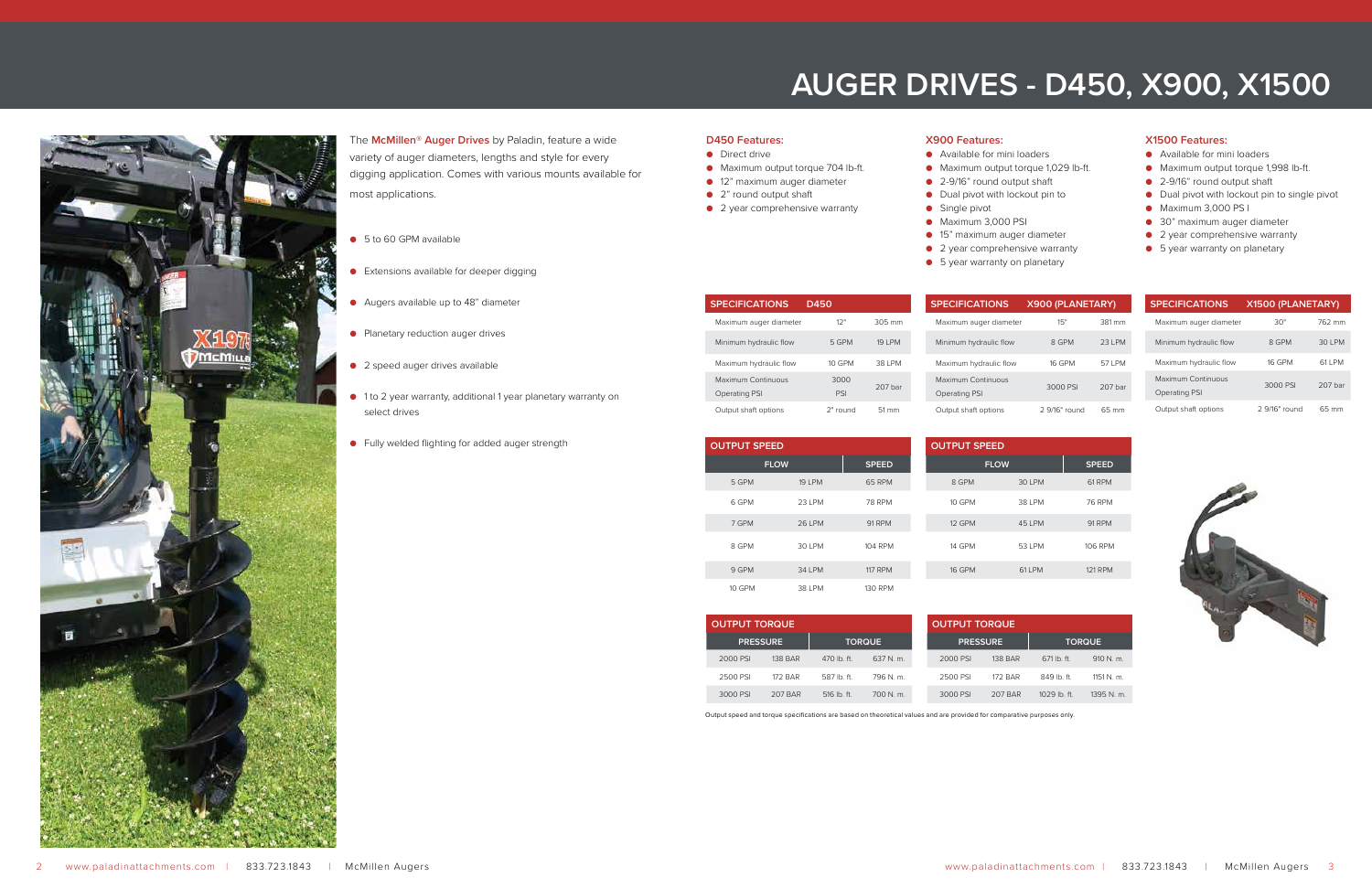# **AUGER DRIVES - 75D SERIES**

2 Year Comprehensive Warranty • The 75D Series Offers a 5 Year "No Hassle" Planetary Gearbox Warranty

| <b>SPECIFICATIONS</b>            | <b>X975D</b>                         |                 |
|----------------------------------|--------------------------------------|-----------------|
| Maximum auger diameter           | 24"                                  | 610 mm          |
| Minimum hydraulic flow           | 6 GPM                                | 30 LPM          |
| Maximum hydraulic flow           | <b>15 GPM</b>                        | 57 I PM         |
| Max, Continuous<br>Operating PSI | 3500 PSI                             | 241 bar         |
| Output shaft options             | $2\frac{9}{16}$ round.<br>and 2" hex | 65 mm.<br>51 mm |

| <b>OUTPUT SPEED</b> |               |  |  |  |  |  |
|---------------------|---------------|--|--|--|--|--|
| <b>FLOW</b>         | <b>SPEED</b>  |  |  |  |  |  |
| 23 I PM             | <b>38 RPM</b> |  |  |  |  |  |
| 30 I PM             | <b>50 RPM</b> |  |  |  |  |  |
| 38 I PM             | 63 RPM        |  |  |  |  |  |
| 45 I PM             | <b>75 RPM</b> |  |  |  |  |  |
| 57 LPM              | 94 RPM        |  |  |  |  |  |
|                     |               |  |  |  |  |  |

**OUTPUT SPEED**

**FLOW SPEED**

10 GPM 38 LPM 40 RPM 12 GPM 45 LPM 49 RPM 14 GPM 53 LPM 57 RPM 15 GPM 61 LPM 61 RPM 20 GPM 76 LPM 79 RPM 25 GPM 95 LPM 104 RPM

Maximum auger diameter 30" 762 mm Minimum hydraulic flow 10 GPM 38 LPM Maximum hydraulic flow 25 GPM 95 LPM

|               | <b>OUTPUT SPEED</b> |          |               |
|---------------|---------------------|----------|---------------|
| <b>SPEED</b>  | <b>FLOW</b>         |          | <b>SPEED</b>  |
| 53 RPM        | 20 GPM              | 76 I PM  | 56 RPM        |
| 63 RPM        | 22 GPM              | 83 I PM  | 61 RPM        |
| <b>70 RPM</b> | 24 GPM              | 91 I PM  | 67 RPM        |
| 84 RPM        | 26 GPM              | 98 I PM  | 73 RPM        |
| <b>98 RPM</b> | <b>28 GPM</b>       | 106 I PM | <b>78 RPM</b> |
| 106 RPM       | 30 GPM              | 114 I PM | 84 RPM        |
|               | 35 GPM              | 132 I PM | 98 RPM        |

| <b>SPECIFICATIONS</b>            | <b>X1975D</b>                          |                 | <b>SPECIFICATIONS</b>            |
|----------------------------------|----------------------------------------|-----------------|----------------------------------|
| Maximum auger diameter           | 36"                                    | 914 mm          | Maximum auger diam               |
| Minimum hydraulic flow           | 15 GPM                                 | 57 I PM         | Minimum hydraulic flc            |
| Maximum hydraulic flow           | 30 GPM                                 | 114 I PM        | Maximum hydraulic flo            |
| Max. Continuous<br>Operating PSI | 3500 PSI                               | 241 bar         | Max. Continuous<br>Operating PSI |
| Output shaft options             | $2\frac{9}{16}$ " round,<br>and 2" hex | 65 mm.<br>51 mm | Output shaft options             |

**OUTPUT SPEED**

 $FLOW$ 15 GPM 57 LPM 18 GPM 68 LPM 20 GPM 76 LPM 24 GPM 91 LPM 28 GPM 106 LPM 30 GPM 114 I PM

| <b>OUTPUT SPEED</b> |          |               |  |  |  |
|---------------------|----------|---------------|--|--|--|
| <b>FLOW</b>         |          | <b>SPEED</b>  |  |  |  |
| 24 GPM              | 91 I PM  | 45 RPM        |  |  |  |
| 27 GPM              | 102 I PM | 50 RPM        |  |  |  |
| 30 GPM              | 114   PM | <b>78 RPM</b> |  |  |  |

**SPECIFICATIONS X1475D**

Output shaft options  $2^{9/16}$ " round,

| <b>OUTPUT TORQUE</b> |                 |               |               | <b>OUTPUT TOR</b> |               |
|----------------------|-----------------|---------------|---------------|-------------------|---------------|
|                      | <b>PRESSURE</b> |               | <b>TORQUE</b> | <b>PRESSUI</b>    |               |
| 2000 PSI             | <b>138 BAR</b>  | 1856 ft. lbs. | 2516 N. m.    | 2000 PSI          |               |
| 2500 PSI             | 172 BAR         | 2328 ft. lbs. | $3156$ N. m.  | 2500 PSI          |               |
| 3000 PSI             | 207 BAR         | 2769 ft. lbs. | 3754 N.m.     | 3000 PSI          | $\frac{1}{2}$ |
|                      |                 |               |               |                   |               |

Max. Continuous Operating PSI

3500 PSI 241 bar

and 2" hex

65 mm, 51 mm

Output speed and torque specifications are based on theoretical values and are provided for comparative purposes only. suggest the statement of the superintent of the seculity of the secondary of the seculity of the seculity of the secondary of the seculity and torque specifications are based on theoretical values and are provided for comp

|            | <b>X2475D</b>            |               |
|------------|--------------------------|---------------|
| eter       | 36"                      | 914 mm        |
| W          | <b>20 GPM</b>            | <b>76 LPM</b> |
| <b>DWC</b> | 35 GPM                   | 132 I PM      |
|            | 3500 PSI                 | 241 bar       |
|            | $2\frac{9}{16}$ " round, | 65 mm.        |
|            | and 2" hex               | 51 mm         |

| <b>SPECIFICATIONS</b>              | <b>X3575</b> |          |
|------------------------------------|--------------|----------|
| Maximum auger diameter             | 48"          | 914 mm   |
| Minimum hydraulic flow             | 24 GPM       | 76 I PM  |
| Maximum hydraulic flow             | 30 GPM       | 114   PM |
| Max. Continuous Operat-<br>ing PSI | 2500 PSI     | 172 har  |
| Output shaft options               | $2"$ hex     | 51 mm    |

| <b>OUTPUT TORQUE</b> |                |                 |            |  |
|----------------------|----------------|-----------------|------------|--|
| <b>PRESSURE</b>      |                | <b>TORQUE</b>   |            |  |
| 2000 PSI             | <b>141 BAR</b> | $1000$ ft. lbs. | 1356 N. m. |  |
| 2500 PSI             | <b>176 BAR</b> | 1277 ft. lbs.   | 1731 N. m. |  |
| 3000 PSI             | 211 BAR        | 1500 ft. lbs.   | 2034 N. m. |  |
| 3500 PSI             | 241 BAR        | 1713 ft. lbs.   | 2330 N m   |  |

| <b>OUTPUT TORQUE</b> |                 |               |               | <b>OUTPUT TORQUE</b> |                |               |               |
|----------------------|-----------------|---------------|---------------|----------------------|----------------|---------------|---------------|
|                      | <b>PRESSURE</b> |               | <b>TORQUE</b> | <b>PRESSURE</b>      |                |               | <b>TORQUE</b> |
| 2000 PSI             | <b>138 BAR</b>  | 1856 ft. lbs. | 2516 N. m.    | 2000 PSI             | <b>138 BAR</b> | 2308 lb. ft.  | 3129 N. m.    |
| 2500 PSI             | <b>172 BAR</b>  | 2328 ft. lbs. | 3156 N. m.    | 2500 PSI             | 172 BAR        | 2895 lb. ft.  | 3925 N. m.    |
| 3000 PSI             | 207 BAR         | 2769 ft. lbs. | 3754 N. m.    | 3000 PSI             | 207 BAR        | 3451 lb. ft.  | 4686 N. m.    |
| 3500 PSI             | 241 BAR         | 3044 ft. lbs. | 4140 N. m.    | 3500 PSI             | 241 BAR        | 3821 ft. lbs. | 5196 N. m.    |



| <b>OUTPUT TORQUE</b> |         |                |            |
|----------------------|---------|----------------|------------|
| <b>PRESSURE</b>      |         | <b>TORQUE</b>  |            |
| 2500 PSI             | 172 RAR | $3566$ lb. ft. | 4834 N. m. |
| 3000 PSI             | 207 BAR | 4279 lb. ft.   | 5801 N. m. |

| <b>OUTPUT TORQUE</b> |                 |               |            |
|----------------------|-----------------|---------------|------------|
|                      | <b>PRESSURE</b> | <b>TORQUE</b> |            |
| 2000 PSI             | 138 BAR         | 1600 ft. lbs. | $2169$ N m |
| 2500 PSI             | 172 BAR         | 2000 ft. lbs. | 2712 N m   |
| 3000 PSI             | 207 BAR         | 2377 ft. lbs. | 3223 N. m. |
| 3500 PSI             | 241 BAR         | 2630 ft. lbs. | 3577 N m   |

All 75D Series hydraulic motor drives the auger through a sealed planetary gear reduction. The heavy duty all gear design gives these units a long life with minimal maintenance and service costs. 75D Series drive units are completely sealed with all moving components running in oil for total lubrication on a constant basis. All models feature reverse rotation for quick backout when obstructions are encountered.



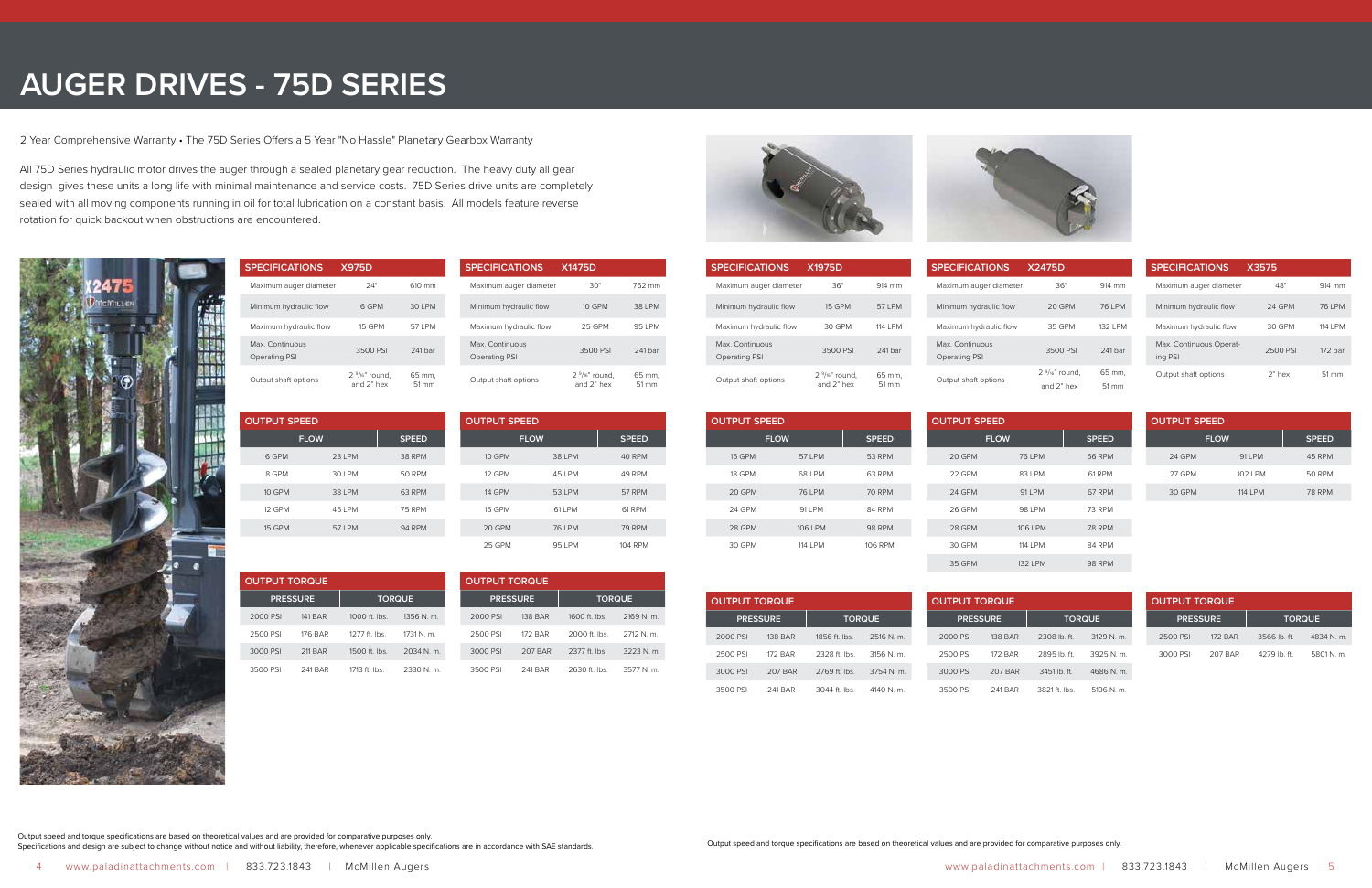# **HIGH FLOW HIGH HP**

Output speed and torque specifications are based on theoretical values and are provided for comparative purposes only.

# **2-SPEED DRIVE - 3K2 & 8K2**

| <b>SPECIFICATIONS</b>                                            | 3K <sub>2</sub>                        |                 |
|------------------------------------------------------------------|----------------------------------------|-----------------|
| Maximum auger diameter                                           | 36"                                    | 914 mm          |
| Minimum hydraulic flow                                           | <b>10 GPM</b>                          | 38 I PM         |
| Maximum hydraulic flow                                           | 25 GPM                                 | 95 I PM         |
| Maximum Continuous<br>Operating PSI                              | 3000 PSI                               | 207 har         |
| Output shaft options<br>(manual and electric shift<br>available) | $2\frac{9}{16}$ round.<br>and $2"$ hex | 65 mm, 51<br>mm |

| <b>SPECIFICATIONS</b>            | X4075    | <b>OUTPUT SPEED</b> |  |
|----------------------------------|----------|---------------------|--|
| Maximum auger diameter           | 48"      | <b>FLOW</b>         |  |
| Minimum hydraulic flow           | 24 GPM   | 24 GPM              |  |
| Maximum hydraulic flow           | 32 GPM   | 28 GPM              |  |
| Maximum Continuous Operating PSI | 4000 PSI | 30 GPM              |  |
| Maximum Working Back Pressure    | 300 PSI  | 32 GPM              |  |
| Output shaft options             | $2"$ hex |                     |  |

| <b>SPECIFICATIONS</b>            | X4575*   | <b>OUTPUT SPEED</b> |
|----------------------------------|----------|---------------------|
| Maximum auger diameter           | 48"      | <b>FLOW</b>         |
| Minimum hydraulic flow           | 22 GPM   | 22 GPM              |
| Maximum hydraulic flow           | 36 GPM   | 36 GPM              |
| Maximum Continuous Operating PSI | 4000 PSI |                     |
| Maximum Working Back Pressure    | 300 PSI  |                     |
| Output shaft options             | $2"$ hex |                     |

| <b>OUTPUT SPEED</b> |                                |              |
|---------------------|--------------------------------|--------------|
| <b>FLOW</b>         |                                | <b>SPEED</b> |
|                     | <b>HIGH SPEED / LOW TORQUE</b> |              |
| <b>15 GPM</b>       | 57 I PM                        | 59 RPM       |
| <b>20 GPM</b>       | 76 I PM                        | 81 RPM       |
|                     | LOW SPEED / HIGH TORQUE        |              |
| 15 GPM              | 57 I PM                        | 37 RPM       |
| 20 GPM              | 76 I PM                        | 48 RPM       |

| T SPEED       |               |
|---------------|---------------|
| <b>FLOW</b>   | <b>SPEED</b>  |
| 24 GPM        | 59 RPM        |
| 28 GPM        | <b>78 RPM</b> |
| <b>30 GPM</b> | <b>98 RPM</b> |
| 32 GPM        | <b>78 RPM</b> |
|               |               |

| I SPEED     | <b>SPEED</b> |  |  |
|-------------|--------------|--|--|
| <b>FLOW</b> |              |  |  |
| 22 GPM      | 43 RPM       |  |  |
| 36 GPM      | 71 RPM       |  |  |

| <b>SPECIFICATIONS</b>            | X5075    | <b>OUTPUT SPEED</b> |               |          | <b>OUTPUT TORQUE</b> |              |               |
|----------------------------------|----------|---------------------|---------------|----------|----------------------|--------------|---------------|
| Minimum hydraulic flow           | 28 GPM   | <b>FLOW</b>         | <b>SPEED</b>  |          | <b>PRESSURE</b>      |              | <b>TORQUE</b> |
| Maximum hydraulic flow           | 40 GPM   | 28 GPM              | 59 RPM        | 2500 PSI | <b>172 BAR</b>       | 3260 lb. ft. | 4420 N.m.     |
| Maximum Continuous Operating PSI | 3500 PSI | 34 GPM              | <b>72 RPM</b> | 3000 PSI | 207 BAR              | 4345 lb. ft. | 5891 N. m.    |
| Maximum Working Back Pressure    | 300 PSI  | 40 GPM              | 85 RPM        | 3500 PSI | 241 BAR              | 5096 lb. ft. | 6909 N. m.    |
| Output shaft options             | $2"$ hex |                     |               |          |                      |              |               |
| Output shaft options             | $2"$ hex |                     |               |          |                      |              |               |

| <b>SPECIFICATIONS</b>            | X6075    | <b>OUTPUT SPEED</b> |               | <b>OUTPUT TORQUE</b> |                 |              |               |
|----------------------------------|----------|---------------------|---------------|----------------------|-----------------|--------------|---------------|
| Maximum auger diameter           | 48"      | <b>FLOW</b>         | <b>SPEED</b>  |                      | <b>PRESSURE</b> |              | <b>TORQUE</b> |
| Minimum hydraulic flow           | 30 GPM   | 30 GPM              | 51 RPM        | 2500 PSI             | <b>172 BAR</b>  | 4531 lb. ft. | 6143 N. m.    |
| Maximum hydraulic flow           | 53 GPM   | 42 GPM              | 72 RPM        | 3000 PSI             | 207 BAR         | 5437 lb. ft. | 7372 N.m.     |
| Maximum Continuous Operating PSI | 3500 PSI | 53 GPM              | <b>90 RPM</b> | 3500 PSI             | 241 BAR         | 6343 lb. ft. | 8600 N.m.     |
| Maximum Working Back Pressure    | 300 PSI  |                     |               |                      |                 |              |               |
| Output shaft options             | $2"$ hex |                     |               |                      |                 |              |               |

| <b>SPECIFICATIONS</b><br><b>8K2</b> |            |                             |
|-------------------------------------|------------|-----------------------------|
| Maximum auger diameter              | 48"        | 762 mm                      |
| Minimum hydraulic flow              | 30 GPM     | 38 I PM                     |
| Maximum hydraulic flow              | 45 GPM     | 95 LPM                      |
| Maximum Continuous<br>Operating PSI | 3800 PSI   | 241 har                     |
| Output shaft options                | $2.5"$ hex | 65 mm.<br>$51 \, \text{mm}$ |



| <b>SPECIFICATIONS</b>            | X8075         | <b>OUTPUT SPEED</b> |              | <b>OUTPUT TORQUE</b> |                 |              |               |
|----------------------------------|---------------|---------------------|--------------|----------------------|-----------------|--------------|---------------|
| Maximum auger diameter           | 48"           | <b>FLOW</b>         | <b>SPEED</b> |                      | <b>PRESSURE</b> |              | <b>TORQUE</b> |
| Minimum hydraulic flow           | 36 GPM        | 36 GPM              | 42 RPM       | 2500 PSI             | <b>172 BAR</b>  | 6493 lb. ft. | 8803 N.m.     |
| Maximum hydraulic flow           | <b>54 GPM</b> | 45 GPM              | 53 RPM       | 3000 PSI             | 207 BAR         | 7791 lb. ft. | 10563 N.m.    |
| Maximum Continuous Operating PSI | 3500 PSI      | 54 GPM              | 64 RPM       | 3500 PSI             | 241 BAR         | 9090 lb. ft. | 12324 N. m.   |
| Maximum Working Back Pressure    | 300 PSI       |                     |              |                      |                 |              |               |
| Output shaft options             | $2"$ hex      |                     |              |                      |                 |              |               |

| <b>OUTPUT TORQUE</b> |                 |                                |               |
|----------------------|-----------------|--------------------------------|---------------|
|                      | <b>PRESSURE</b> |                                | <b>TORQUE</b> |
|                      |                 | <b>HIGH SPEED / LOW TORQUE</b> |               |
| 3000 PSI             | 207 BAR         | $2053$ lb. ft.                 | 2784 N m      |
| 3000 PSI             | 207 BAR         | 2053 lb. ft. 2784 N.m.         |               |
|                      |                 | LOW SPEED / SPEED TORQUE       |               |
| 3000 PSI             | 207 BAR         | 2923 lb. ft.                   | 3963 N.m.     |
| 3000 PSI             | 207 BAR         | 2923 lb ft                     | 3963 N.m.     |



| <b>OUTPUT TORQUE</b> |                |               |            |
|----------------------|----------------|---------------|------------|
| <b>PRESSURE</b>      |                | <b>TORQUE</b> |            |
| 2500 PSI             | <b>172 BAR</b> | 3155 lb. ft.  | 4278 N. m. |
| 3000 PSI             | 207 BAR        | 3786 lb. ft.  | 5133 N. m. |
| 3500 PSI             | 241 BAR        | 4417 lb. ft.  | 5989 N. m. |
| 3000 PSI             | 207 BAR        | $5048$ lb ft  | 6844 N m   |

| <b>OUTPUT SPEED</b> |                  |             |                   |
|---------------------|------------------|-------------|-------------------|
|                     | <b>LOW SPEED</b> |             | <b>HIGH SPEED</b> |
| <b>FLOW</b>         | <b>SPEED</b>     | <b>FLOW</b> | <b>SPEED</b>      |
| 30 GPM              | 33 RPM           | 30 GPM      | 49 RPM            |
| 35 GPM              | 38 RPM           | 35 GPM      | 57 RPM            |
| 45 GPM              | 49 RPM           | 45 GPM      | <b>73 RPM</b>     |
|                     |                  |             |                   |

| <b>OUTPUT TORQUE</b>    |         |               |            |  |
|-------------------------|---------|---------------|------------|--|
| <b>PRESSURE</b>         |         | <b>TORQUE</b> |            |  |
| 3000 PSI                | 207 BAR | 4660 lb. ft.  | 6318 N. m. |  |
| 3500 PSI                | 241 BAR | 5437 lb. ft.  | 7371 N. m. |  |
| *No Case Drain required |         |               |            |  |

| <b>OUTPUT TORQUE</b> |                  |                 |                   |
|----------------------|------------------|-----------------|-------------------|
|                      | <b>LOW SPEED</b> |                 | <b>HIGH SPEED</b> |
| <b>PRESSURE</b>      | <b>TORQUE</b>    | <b>PRESSURE</b> | <b>TORQUE</b>     |
| 3500 PSI             | 9092 lb. ft.     | 3500 PSI        | $6061$ lb. ft.    |
| 3770 PSI             | 9793 lb. ft.     | 3770 PSI        | 6529 lb. ft.      |
| 5000 PSI             | 9793 lb. ft.     | 5000 PSI        | 6529 lb. ft.      |

The 3K2 - 2 speed auger drive offers one drive for maximum productivity in changing soil and job site conditions and up to twice the productivity of single speed drives for less than 20% initial additional investment. Designed for digging fence posts fast - allows for quick clean out and on to the next hole.



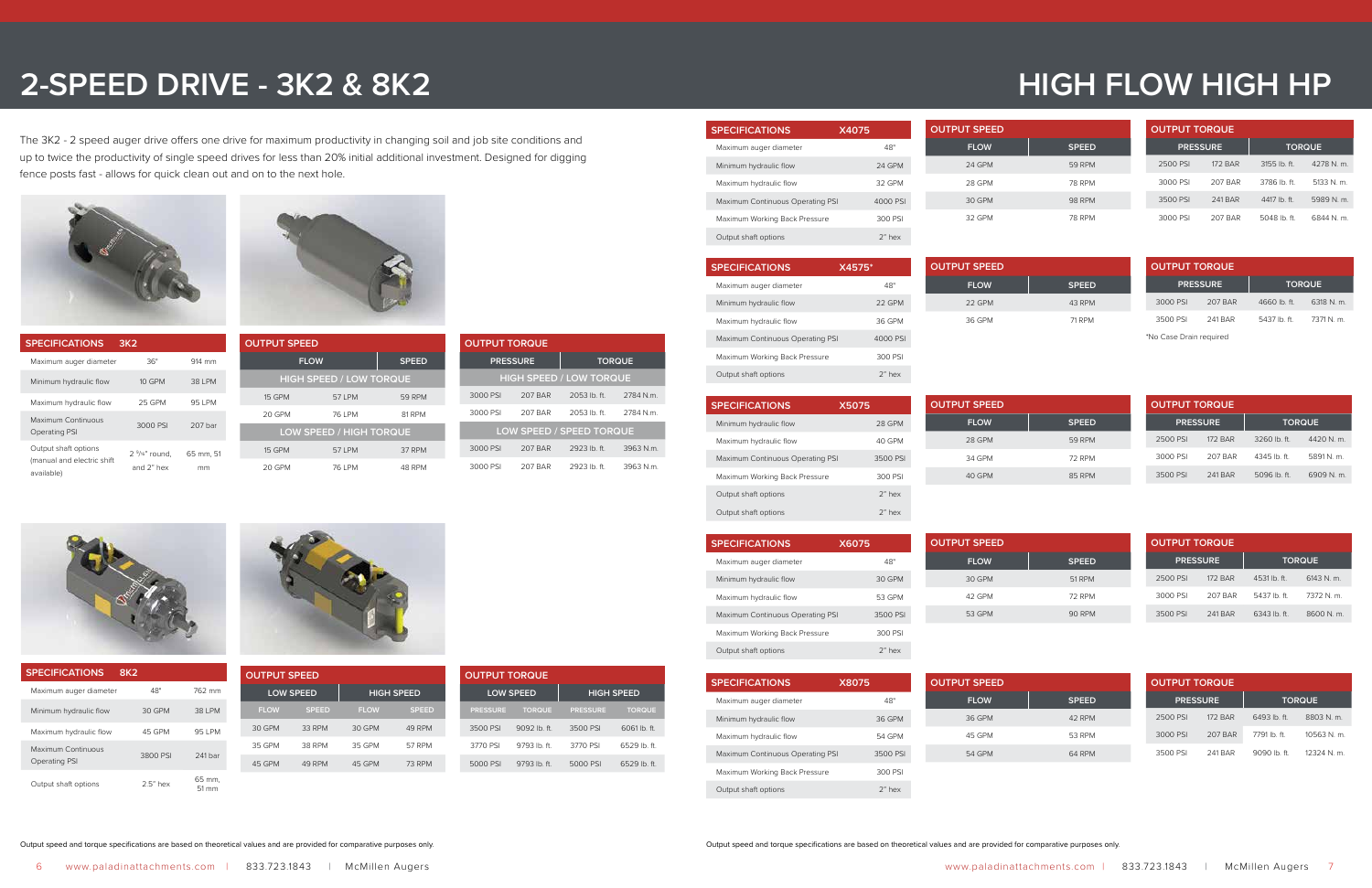



#### **HEAVY DUTY - HDC STYLE AUGERS**

These Augers are made for difficult ground conditions, compacted soils, heavy clay, frozen ground and fracturable rock. The HDC Augers feature heavy duty cast steel boring head, hardened drive-in gage (outside) and wisdom (inside) teeth. Equipped with hardened fishtail point and heavy-duty, double flighting.

#### ● 2 year warranty

### **ROCK AUGERS - BULLET TOOTH STYLE**

These Augers are made for solid, fracturable rock, frozen ground, asphalt and compacted soils. These rock augers feature bullet style teeth and a fabricated boring head, as well as heavy-duty single flighting. This auger comes in 2" hexagon collar only and is available in 4' length. The auger has a .75" thick bottom flight and a hardface outer edge.

#### ● 2 year warranty

### **MEDIUM DUTY - HDF STYLE AUGERS**

These Augers are made for light to moderate ground conditions. The HDF augers feature a fabricated boring head with hardened bolt-on gage (outside) and wisdom (inside) teeth, as well as a hardened fishtail point. These augers also are equipped with heavy-duty double flighting.

● 2 year warranty

### **HEAVY DUTY - MDC STYLE AUGERS**

These Augers are made for difficult ground conditions, compacted soils, heavy clay, asphalt, frozen ground, and fracturable rock. The MDC augers feature a fabricated boring head with bolt-on gage and wisdom teeth. Standard or carbide teeth and point and wear components are available for this auger. Equipped with heavyduty .3125" thick flighting and heavy-duty center shaft, 3.75" tubing x .3125" wall. Collars are available in 2.5" hexagon and 2.625" hexagon styles.

#### **HEAVY DUTY - HTF STYLE AUGERS**

These Augers are made for tree and shrub planting. The HTF augers have a 2" diameter design with a fabricated boring head and hardened bold-on gauge (outside) and wisdom (inside) teeth. Augers also come equipped with a hardened fishtail point and heavy-duty double flighting.

#### ● 2 year warranty

| <b>SPECIFICATIONS - HDC</b> |                 |                     |  |  |
|-----------------------------|-----------------|---------------------|--|--|
|                             | <b>DIAMETER</b> | <b>TOOTH</b><br>QTY |  |  |
| IN                          | <b>MM</b>       |                     |  |  |
| 6"                          | 152             | $\overline{2}$      |  |  |
| 8"                          | 203             | $\overline{4}$      |  |  |
| 9"                          | 229             | $\overline{4}$      |  |  |
| 10"                         | 254             | $\overline{4}$      |  |  |
| 12"                         | 305             | $\overline{4}$      |  |  |
| 15"                         | 381             | 6                   |  |  |
| 16"                         | 406             | 6                   |  |  |
| 18"                         | 457             | 6                   |  |  |
| 20"                         | 508             | 6                   |  |  |
| 24"                         | 610             | 8                   |  |  |
| 30"                         | 762             | 10                  |  |  |
| 36"                         | 914             | 12                  |  |  |

| <b>SPECIFICATIONS - HDC</b> |           |              |
|-----------------------------|-----------|--------------|
| <b>DIAMETER</b>             |           | <b>TOOTH</b> |
| IN                          | <b>MM</b> | QTY          |
| 6"                          | 152       | 6            |
| 9"                          | 229       | 8            |
| 10"                         | 254       | 8            |
| 12"                         | 305       | 12           |
| 16"                         | 406       | 16           |
| 18"                         | 457       | 18           |
| 20"                         | 508       | 20           |
| 24"                         | 610       | 24           |
| 30"                         | 762       | 30           |
| 36"                         | 914       | 36           |

|     | 2 year warranty       |                  |                |                |
|-----|-----------------------|------------------|----------------|----------------|
|     | <b>SPECIFICATIONS</b> |                  |                |                |
|     | <b>DIAMETER</b>       | <b>FLIGHTING</b> | <b>TOOTH</b>   | <b>OVERALL</b> |
| IN  | <b>MM</b>             | <b>LENGTH</b>    | QTY            | <b>LENGTH</b>  |
| 8"  | 203                   | 40" or 60"       | $\overline{2}$ | 103"           |
| 9"  | 229                   | 40" or 60"       | $\mathfrak{D}$ | 103"           |
| 10" | 254                   | 40" or 60"       | $\overline{2}$ | 103"           |
| 12" | 305                   | 40" or 60"       | $\overline{4}$ | 103"           |
| 14" | 325                   | 40" or 60"       | $\overline{4}$ | 103"           |
| 16" | 406                   | 40" or 60"       | $\overline{4}$ | 103"           |
| 18" | 457                   | 40" or 60"       | 6              | 103"           |
| 20" | 508                   | 40" or 60"       | 6              | 103"           |
| 24" | 610                   | 40" or 60"       | $\overline{7}$ | 103"           |
| 30" | 762                   | 40" or 60"       | 8              | 103"           |
| 36" | 914                   | 40" or 60"       | 8              | 103"           |





| <b>DIAMETER</b><br><b>TOOTH</b><br>TH |  |
|---------------------------------------|--|
|                                       |  |
| Y<br>QTY<br>IN<br><b>MM</b>           |  |
| 4"<br>102<br><b>NA</b>                |  |
| 6"<br>152<br>$\overline{2}$           |  |
| 8"<br>203<br>$\overline{2}$           |  |
| 9"<br>3<br>229                        |  |
| 10"<br>254<br>3                       |  |
| 12"<br>305<br>$\overline{4}$          |  |
| 15"<br>5<br>381                       |  |
| 5<br>16"<br>406                       |  |
| 18"<br>457<br>6                       |  |
| 20"<br>6<br>507                       |  |
| 24"<br>610<br>8                       |  |
| 9<br>30"<br>762                       |  |





| <b>SPECIFICATIONS - HTF</b> |                              |                     |                             |  |  |
|-----------------------------|------------------------------|---------------------|-----------------------------|--|--|
| IN                          | <b>DIAMETER</b><br><b>MM</b> | <b>TOOTH</b><br>QTY | <b>AUGER</b><br><b>SIZE</b> |  |  |
| 4"                          | 102                          | <b>NA</b>           | <b>NA</b>                   |  |  |
| 6"                          | 152                          | $\mathfrak{D}$      | $\mathfrak{D}$              |  |  |
| 8"                          | 203                          | $\mathcal{P}$       | $\mathfrak{D}$              |  |  |
| 9"                          | 229                          | 3                   | 3                           |  |  |
| 10"                         | 254                          | 3                   | 3                           |  |  |
| 12"                         | 305                          | $\overline{4}$      | $\overline{4}$              |  |  |
| 15"                         | 381                          | 5                   | 5                           |  |  |
| 16"                         | 406                          | 5                   | 5                           |  |  |
| 18"                         | 457                          | 6                   | 6                           |  |  |
| 20"                         | 507                          | 6                   | 6                           |  |  |
| 24"                         | 610                          | 8                   | 8                           |  |  |
| 30"                         | 762                          | 9                   | 9                           |  |  |
| 36"                         | 914                          | 11                  | 11                          |  |  |

### **AUGERS**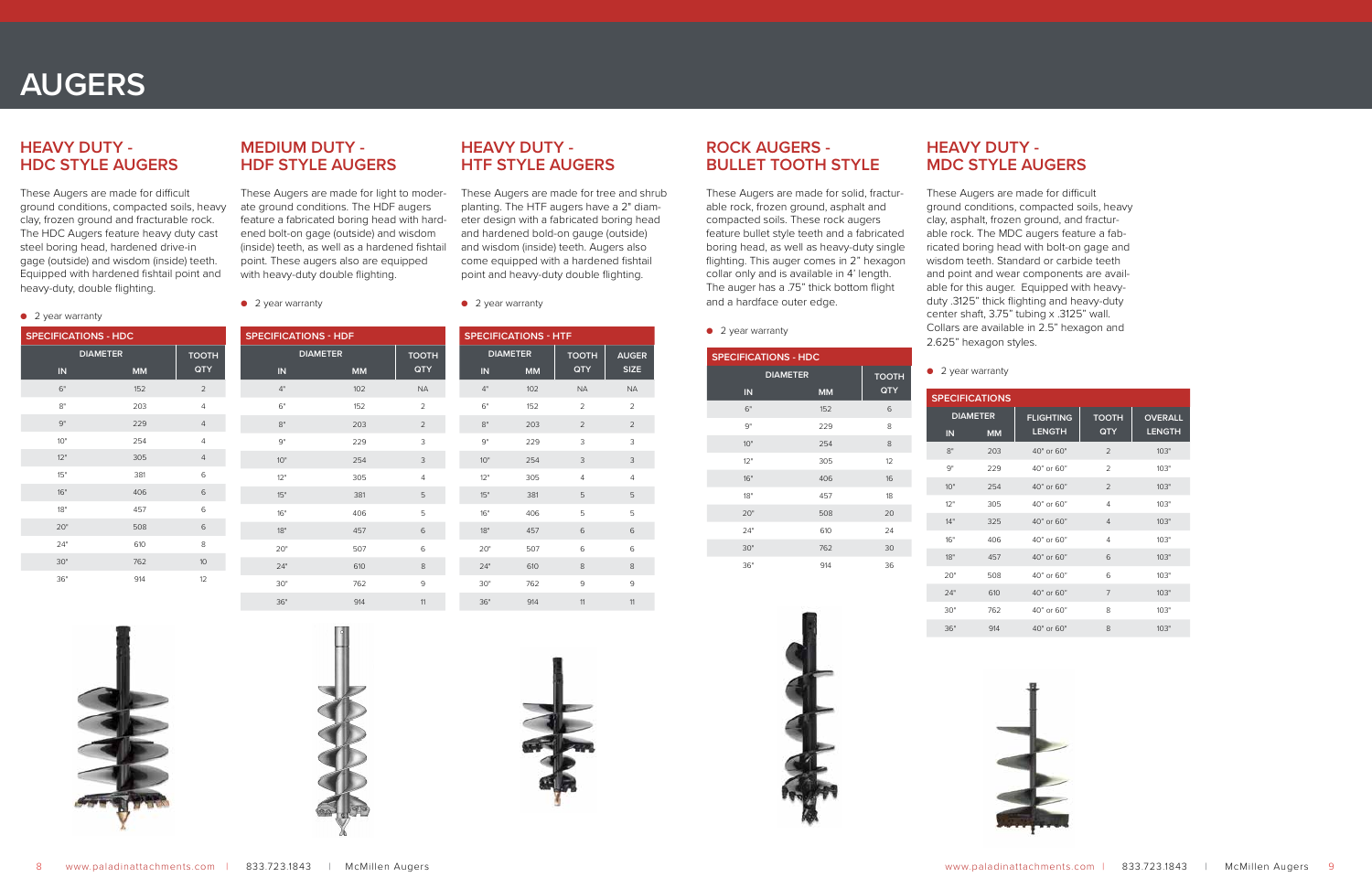

# **ADAPTERS & EXTENSIONS**

### **AUGER ADAPTERS**

Adapters couple McMillen Drive Units to competitive augers or McMillen Augers to competitive drive units. Determine drive unit output shaft and collar opening sizes and types (round or hexagon) to select proper adapter.

### **FIXED LENGTH AUGER EXTENSIONS**

Fixed length auger extensions extend the augers digging depth to exactly the length of the extension. McMillen Fixed Length Extensions are available with 2" round, 2.5625" round, 2" hexagon, 2.5" hexagon or 2.625" hexagon collars. These extensions do not store within the auger.

#### **VARIABLE LENGTH AUGER EXTENSIONS**

Variable length auger extensions store inside the center tube of the augers that are 10" diameter or larger. Extension increments are every 6" on 12" through 24" extensions and every 12" on 48" 72" extensions. Variable length extensions are available with 2" round, 2.5625" round, 2" hexagon, 2.5 hexagon, or 2.5625" hexagon collars.



| <b>SPECIFICATIONS - ADAPTERS</b> |             |           |         |                            |           |  |
|----------------------------------|-------------|-----------|---------|----------------------------|-----------|--|
| <b>OUTPUT SHAFT SIZE</b>         |             |           |         | <b>COLLAR OPENING SIZE</b> |           |  |
| IN.                              | <b>TYPE</b> | <b>MM</b> | IN      | <b>TYPE</b>                | <b>MM</b> |  |
| 2"                               | Hexagon     | 50        | 2"      | Round                      | 51        |  |
| 2.5625"                          | Round       | 65        | 2"      | Round                      | 51        |  |
| 2"                               | Hexagon     | 51        | 2.5625" | Round                      | 65        |  |
| 2.5625"                          | Round       | 65        | 2"      | Hexagon                    | 51        |  |
| 2"                               | Hexagon     | 51        | 2"      | Hexagon                    | 51        |  |

| SPECIFICATIONS - FIXED LENGTH AUGER EXTENSIONS |                   |                |              |                |                 |                  |
|------------------------------------------------|-------------------|----------------|--------------|----------------|-----------------|------------------|
|                                                | <b>EX. LENGTH</b> | 2"             | 2.5625"      | 2"             | 2.5"            | 2.5625"          |
| IN                                             | <b>MM</b>         | <b>ROUND</b>   | <b>ROUND</b> | <b>HEX</b>     | <b>HEX</b>      | <b>HEX</b>       |
| 12"                                            | 305               | R <sub>2</sub> | R256         | H <sub>2</sub> |                 |                  |
| 18"                                            | 457               | R <sub>2</sub> | R256         | H <sub>2</sub> |                 |                  |
| 24"                                            | 610               | R2             | R256         | H <sub>2</sub> |                 |                  |
| 48"                                            | 1219              | R <sub>2</sub> | R256         | H <sub>2</sub> |                 |                  |
| 72"                                            | 1829              | R <sub>2</sub> | R256         | H <sub>2</sub> | H <sub>25</sub> | H <sub>265</sub> |
|                                                |                   |                |              |                |                 |                  |
| $\sim$                                         |                   |                |              |                |                 |                  |

| <b>SPECIFICATIONS - VARIABLE LENGTH AUGER EXTENSIONS</b> |                   |                |              |                |                 |                  |
|----------------------------------------------------------|-------------------|----------------|--------------|----------------|-----------------|------------------|
|                                                          | <b>EX. LENGTH</b> | 2"             | 2.5625"      | 2"             | 2.5"            | 2.5625"          |
| <b>IN</b>                                                | <b>MM</b>         | <b>ROUND</b>   | <b>ROUND</b> | <b>HEX</b>     | <b>HEX</b>      | <b>HEX</b>       |
| 12"                                                      | 305               | R <sub>2</sub> | R256         | H <sub>2</sub> |                 |                  |
| 18"                                                      | 457               | R <sub>2</sub> | R256         | H <sub>2</sub> |                 |                  |
| 24"                                                      | 610               | R <sub>2</sub> | R256         | H <sub>2</sub> |                 |                  |
| 48"                                                      | 1219              | R <sub>2</sub> | R256         | H <sub>2</sub> |                 |                  |
| 72"                                                      | 1829              | R <sub>2</sub> | R256         | H <sub>2</sub> | H <sub>25</sub> | H <sub>265</sub> |
| ভ                                                        |                   |                |              |                |                 |                  |
| $\overline{\phantom{a}}$                                 |                   |                |              |                |                 |                  |

### SELECTION, INNOVATION, PERFORMANCE THE INDUSTRY'S NEW STANDARD



### INDUSTRIAL TOOLS & ATTACHMENTS

### **V PALADIN. STANLEY. LABOUNTY. & PENGO.**

For more than half a century, STANLEY Infrastructure has pioneered the hydraulic tool & attachment industries by providing reliable solutions that keep our world moving. Trusted brands like STANLEY, Paladin, LaBounty and Pengo all design and manufacture products that are built tough, like the people that use them. These industry leading tools provide all-day productivity, helping you… get the job done.

Together, our brands represent the largest independent manufacturer of attachment tools and coupler systems in the world and provides the industry's broadest line-up of attachment solutions. With strategic facilities across the world, Stanley Infrastructure provides a competitive advantage few can match. Our products are relied upon by those who build and maintain the world's infrastructure and our solutions impact countless lives every day.

STANLEY Infrastructure - for those who make the world *move.*